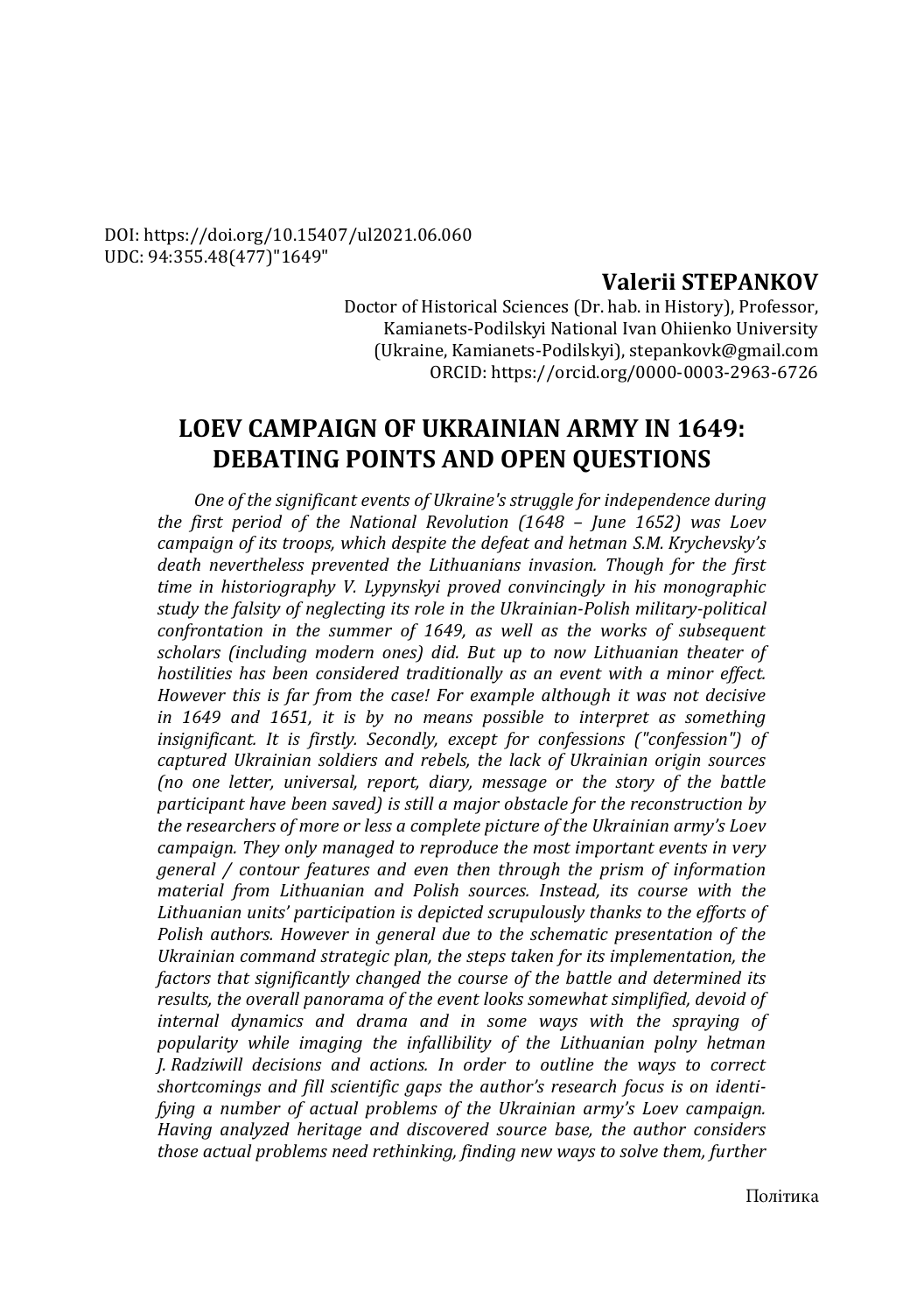Loev Campaign of Ukrainian Army in 1649 | **61** 

*discussions or even starting their study. They included the following ones: to clarify the essence of B. Khmelnytsky's strategic plan, developed in May-June, regarding the place and role of the Grand Duchy of Lithuania (GDL) in the forthcoming campaign against the Polish-Lithuanian Commonwealth; to find out the time and place of the Acting Hetman S. Krychevsky departure to the Lithuanian theater of hostilities and the route of its promotion; to specify the number of soldiers who took part in the battle on both sides; to find out the essence of S. Krychevsky's activity since his appearance in Chernobyl (about July, 8) till the capture of Kholmech (July, 29); to determine the nature of his relations with colonel S. Pobodailo, who defended the crossing of the Dnieper opposite Loev; to coverage the action plan of the latter, the reasons for their passivity and inconsistency with the attack of the Acting Hetman on the Lithuanian camp in the morning of July, 31, etc. The author is aware that hoping for their full clarification will be a fiction until the sources which had been created by Ukrainians, the participants of the campaign are found. Nevertheless, the painstaking work of researchers in archives and manuscripts departments of scientific libraries in Ukraine, Poland, Belarus, Lithuania and other countries will undoubtedly enrich the existing source base as a whole and contribute, albeit slightly, to enrich knowledge in the study of this problem.*

*Keywords: Loev, campaign, historiography, problem, sources, Acting Hetman, Lithuanians, Ukrainians, B. Khmelnytsky, S.M. Krychevsky, J. Radzivill, S. Pobodailo.*

#### **Валерій СТЕПАНКОВ**

доктор історичних наук, професор, Кам'янець-Подільський національний університет імені Івана Огієнка (Україна, Кам'янець-Подільський), stepankovk@gmail.com ORCID: https://orcid.org/0000-0003-2963-6726

## **ЛОЄВСЬКА КАМПАНІЯ УКРАЇНСЬКОГО ВІЙСЬКА 1649 РОКУ: ДИСКУСІЙНІ ТА НЕЗ'ЯСОВАНІ ПРОБЛЕМИ**

*Однією зі значущих подій боротьби України за незалежність під час першого періоду Національної революції (1648 – червень 1652 рр.), стала Лоєвська кампанія її війська, що хоча завершилася поразкою і смертю наказного гетьмана С. М. Кричевського, все ж запобігла вторгненню литовців. На жаль, незважаючи на монографічне дослідження В. Липинського, котрий уперше в історіографії переконливо довів хибність нехтування її ролі в українсько-річпосполитському мілітарно-політичному протистоянні влітку 1649 р., а також доробок наступних науковців (включаючи й сучасних), й нині традиційно литовський театр воєнних дій вбачається побічним. Однак, це далеко не так! Наприклад, у 1649 і 1651 рр. він, хоча й не був визначальним, все ж аж ніяк не можна трактувати його якимось маловажним. Це – по-перше.*

*По-друге, відсутність джерел українського походження (не збереглося жодного листа, універсалу, донесення, щоденника, повідомлення чи розповіді учасника битви), за винятком зізнань ("конфесат") полонених*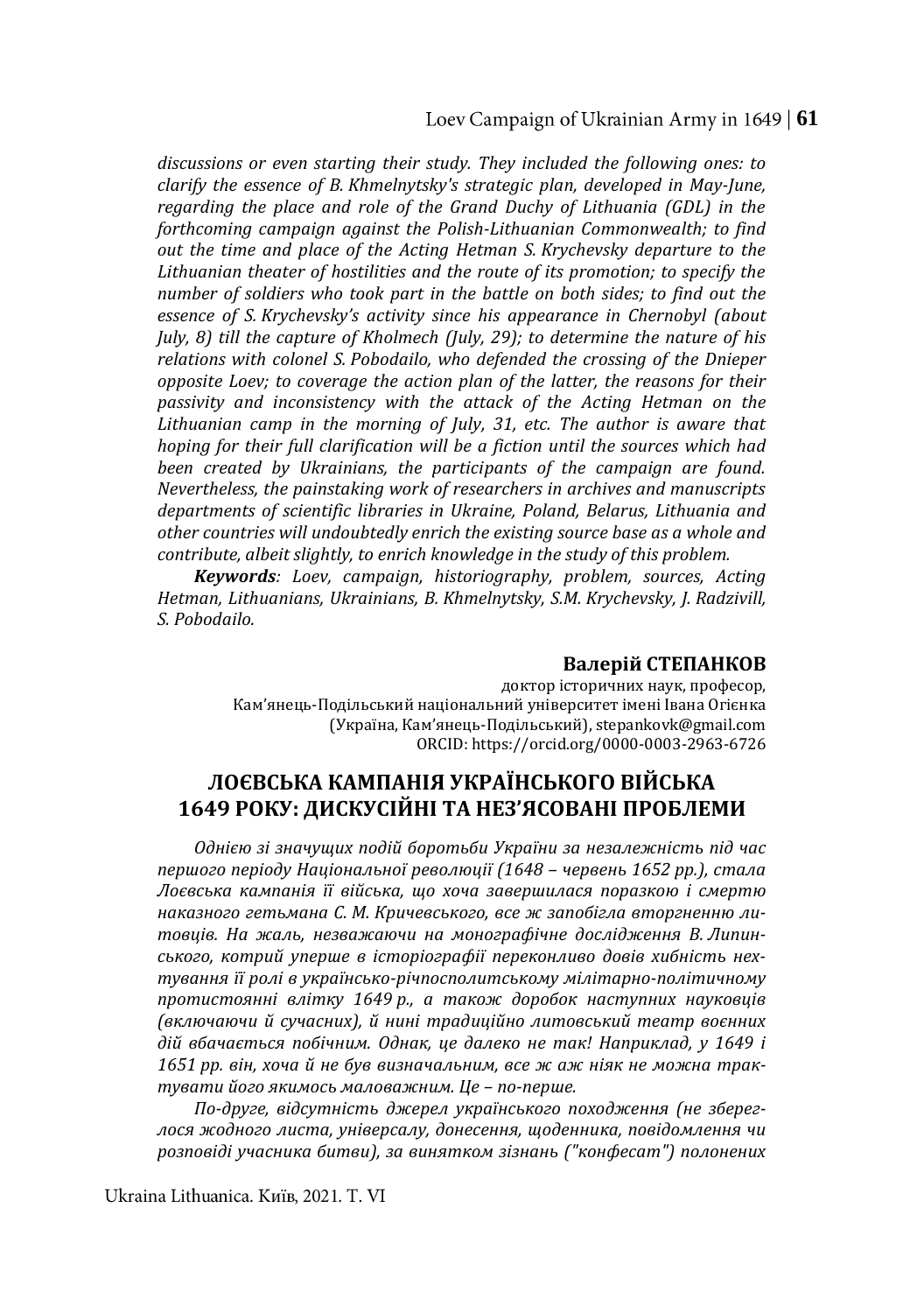*українських вояків і повстанців, продовжує залишатися головною перешкодою для реконструкції дослідниками більш-менш повної картини лоєвської кампанії українського війська. Спромоглися тільки на відтворення в дуже загальних/контурних рисах головніших подій і то через призму інформаційного матеріалу литовських і польських джерел.* 

*Натомість її перебіг з боку литовських підрозділів, дякуючи зусиллям польських авторів, зображено скрупульозно. Проте в цілому, внаслідок схематичного показу стратегічного задуму українського командування, вжитих кроків для його реалізації, чинників, які суттєво змінили перебіг битви й визначили її результати, загальна панорама події виглядає дещо спрощеною, позбавленою внутрішньої динаміки й драматизму, а в чомусь і з напилюванням лубочності у зображенні непогрішності ухвал і дій литовського польного гетьмана Я. Радзивілла.* 

*Щоб по можливості окреслити шляхи до виправлення огріхів й заповнення наукових лакун, автор метою дослідження обрав виокремлення, на основі аналізу історіографічної спадщини й виявленої джерельної бази, низки актуальних проблем лоєвської кампанії українського війська, що потребують переосмислення, пошуку нових шляхів їх розв'язання, подальших дискусій, а то і взагалі започаткування свого вивчення.* 

*До них включили наступні: вияснення сутності стратегічного плану Б. Хмельницького, розробленого у травні-червні, стосовно місця і ролі Великого князівства Литовського (ВКЛ) у майбутній кампанії супроти Речі Посполитої; з'ясування часу і місця відправлення наказного гетьмана С. Кричевського на литовський театр воєнних дій та маршруту його просування; уточнення чисельності вояків з обох сторін, що взяли участь у битві; з'ясування змісту діяльності С. Кричевського від часу появи у Чорнобилі (бл. 8 липня) до захоплення Холмеча (29 липня); визначення характеру його відносин з полковником С. Пободайлом, котрий захищав переправу через Дніпро навпроти Лоєва; висвітлення плану дій останнього, причин їх пасивності й неузгодженості з атакою наказного гетьмана литовського табору у першій половині дня 31 липня тощо. Автор свідомий того, що сподіватися на їх прояснення у повній мірі – це завдання зі сфери фантастики до часу віднайдення джерел, витворених українцями – учасниками кампанії. І все ж копітка праця дослідників в архівосховищах і рукописних відділах наукових бібліотек України, Польщі, Білорусі, Литви й інших країн безсумнівно, збагачуватиме існуючу джерельну базу в цілому й сприятиме, нехай по крихті, збагаченню знань у вивченні даної проблеми.*

*Ключові слова: Лоєв, кампанія, історіографія, проблема, джерела, наказний гетьман, литовці, українці, Б. Хмельницький, С. М. Кричевський, Я. Радзивілл, С. Пободайло.* 

At first glance we have reason to assert that the preconditions, course and consequences of the campaign are quite well covered. In Ukrainian historiography V. Lypynskyі launched its thorough research. In the mono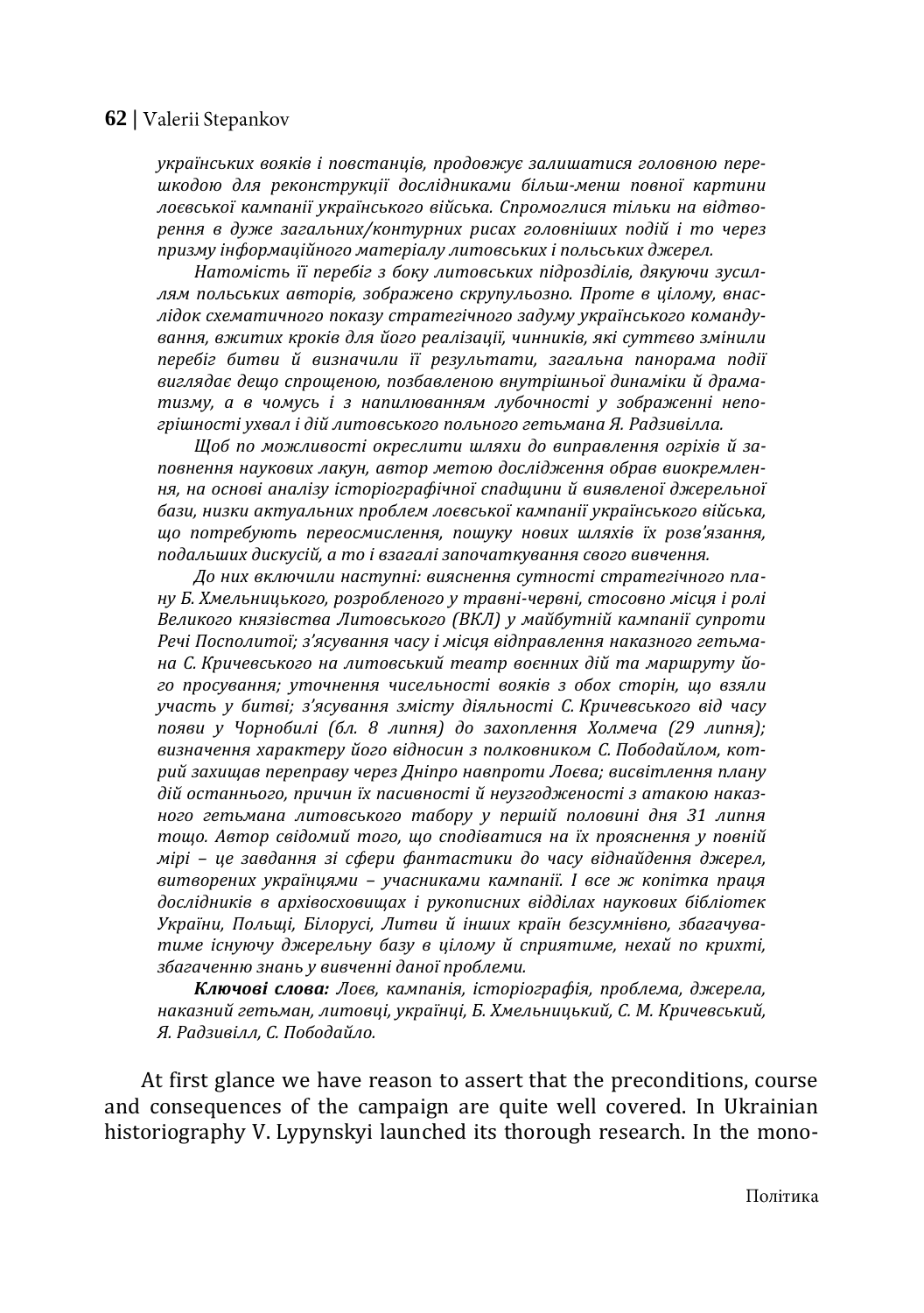graph which he devoted to elucidation of the Ukrainian gentry role in the struggle for independence in the middle of 17th century, he chose its display as the central plot through the prism of the participation in it the head of the Ukrainian army Acting Hetman S. M. Krychevsky.

The author for the first time, attracting many sources to scientific circulation, reconstructed his operations before and during the battle on July, 31 and convincingly proved its considerable importance in the summer campaign in 1649 It was he who developed his own Ukrainian concept of interpretation of this event, the core positions of which became dominant in the works of researchers (with the exception of M. Hrushevskyі, 1995: 184). At the same time the lack in some cases of critical analysis of sources' information, as well as the idealization of both S.M. Krychevsky and Chernihiv (*Zadniprianskyi*) colonel S. Pobodailo actions did not allow him to notice either the existence of a whole complex of discussion or unresolved partially or even fully investigated issues, nor the miscalculation of Ukrainian units heads (Lypynskyі, 1980: 341–544). In a short monograph by O. Pereiaslavskyi (1935), written under the strong influence of the theoretical principles of V. Lypynskyi, these aspects of Loev campaign (Pereiaslavskyi, 1935) are also silently bypassed. Unfortunately, up to now, it has no longer become the subject of a monographic study for Ukrainian authors who were limited to either writing individual articles (Mytsyk, 2009: 150–158; Stepankov, 2009: 257–258), or touched on it brief coverage in works devoted to clarifying other problems (Gavryliuk, 2019: 158– 165; Hrushevskyi, 1995: 182–185; Krypiakevych, Hnatovych & Stefaniv, 1992: 574–578; Mytsyk, 2009: 148–149, 202–204; Smolii, Stepankov, 2009: 232, 239–241; Stepankov, 1998: 185–192; Storozhenko, 1996: 218– 222). Although V. Stepankov and I. Storozhenko drew attention to some miscalculations of M. S. Krychevsky and S. Pobodailo, but they also bypassed the problems that needed their coverage (Stepankov, 1998: 189; Storozhenko, 1996: 220–221).

In Polish historiography E. Kotłubaj began studying the battle in the middle of the 19th century. He submitted its course exclusively through the prism of Lithuanians' actions (Kotłubaj, 2016: 103–107). Many new things have been introduced in the development of the Polish concept of interpreting the events by the works of Y. Komuda (Komuda, 2002: 115–129), M. Nagielski (Nagielski, 2012: 371–388), V. A. Serczyk (Serczyk, 1999: 221– 228), H. Wisner (Wisner, 2000: 117–123) and others. Undoubtedly the most important work in it is the monograph of W. Biernacki "Khmelnytsky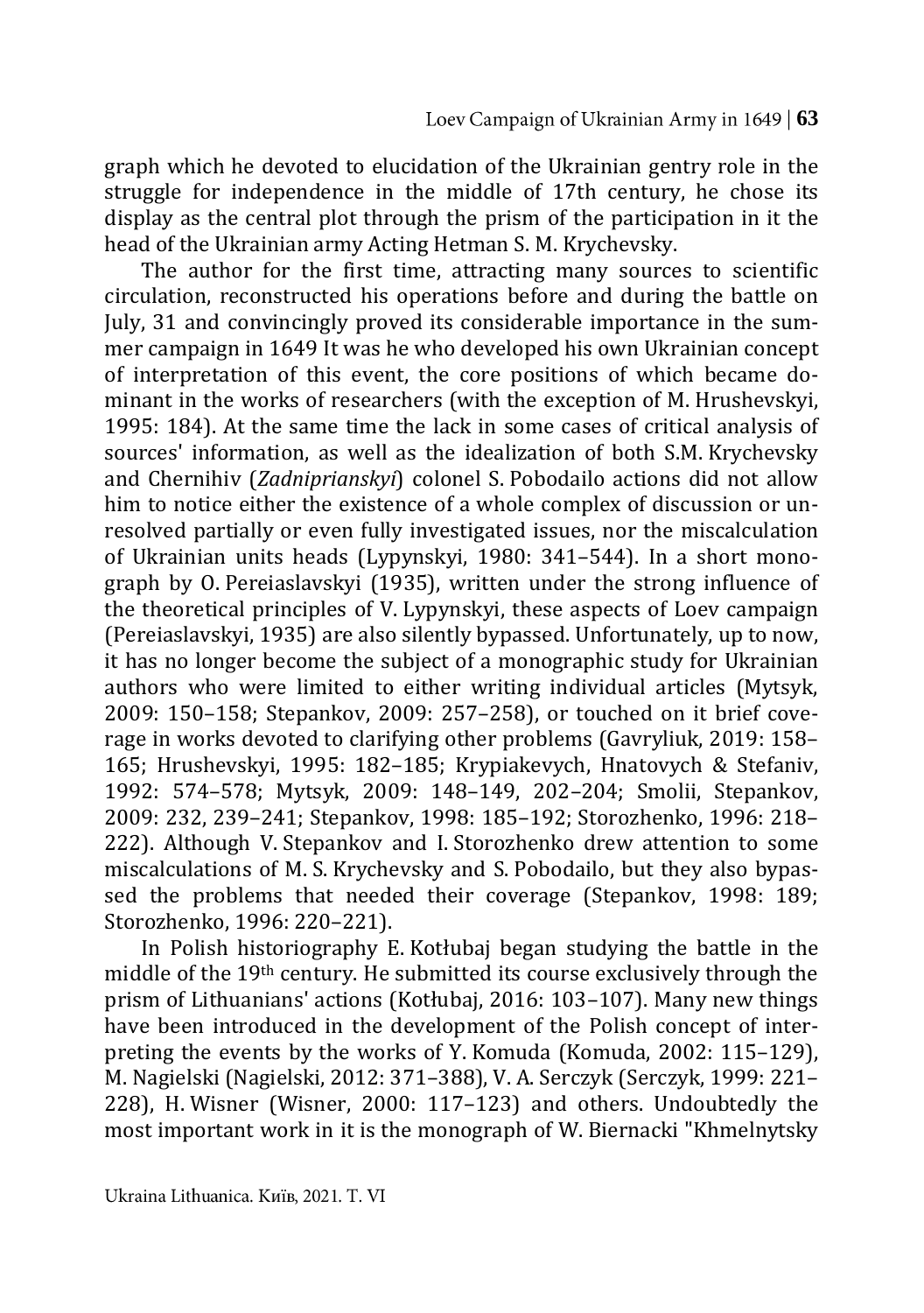Uprising. Military Actions in Lithuania in 1648–1649", which is almost central to the coverage of Loev campaign. His successful attempt for the first time in historiography (both Polish and Ukrainian), considering the sequence of phases of its development, to show the actions in each of both sides deserves every approval. In principle it was objectively certainly not without sympathy for the actions of J. Radzywill and Lithuanian army. However, he did not touch on the circle of discussion and attention-focus aspects of the problem either (Biernacki, 2006: 137–229).

Therefore, the proposed topic of the article is noted for relevance. The purpose of its research is to outline the main issues that remain (mainly due to the lack of sources) unexplained. In our opinion the article may contribute to the orientation of their study by scientists, as a result they will be lucky to clarify a number of statements and fill the existing lacuna in the created picture of the prerequisites and the course of the battle. Thus, one of the important problems awaiting a solution is the clarification of the place and role of Lithuanian theater hostilities in the implementation of B. Khmelnytsky strategic plans developed in April–May 1649. And they have already provided, unlike in 1648, defeat of the Polish-Lithuanian Commonwealth and the creation of an independent Ukrainian / Rus state (Hrushevskyi, 1997: 1493–1494; Smolii, Stepankov, 2009: 219, 225–226, 231; Smoliy, Stepankov, 2009 a: 106–107, 247–249). According to one of the sources, he sought to achieve the creation of the "single Principality of Rus" (Michałowski, 1864: 397). In this regard, the question arises: if the hetman in the upcoming campaign assigned to the Cossack units, which together with detachments of local insurgents, since April had fought against Lithuanians for control over the Ukrainian-Lithuanian border (ЛННБ. ВР, ф. 5, спр. 225/ІІ: 229–230; Dzherela z istorii, 2012: 213–214, 240–245; Biernacki, 2006: 110–111; Michałowski, 1864: 387) the role of the "shield" for Ukraine from the invasion of the enemy or the "sword" for conducting an offensive operation to defeat the troops of the GDL? In historiography the first thought traditionally prevails which by the way is based on the analysis of information of captured Cossacks and insurgents. However, the data from J. Radziwill's "Office Diary" suggest that in early June the hetman sent Acting Hetman I. Golota to Lithuanian front and ordered to defeat the enemy army in cooperation with the colonels who were on the border, to create an army from the local population, to occupy Vilno and, "having crossed Lithuania, to join Khmelnytsky over the Vistula" (AGAD, zespól 354, dz. VI, sygn. 36, p. 27, 74, 106; sygn. Pudlo 36 i 37/1: 2, 42–44).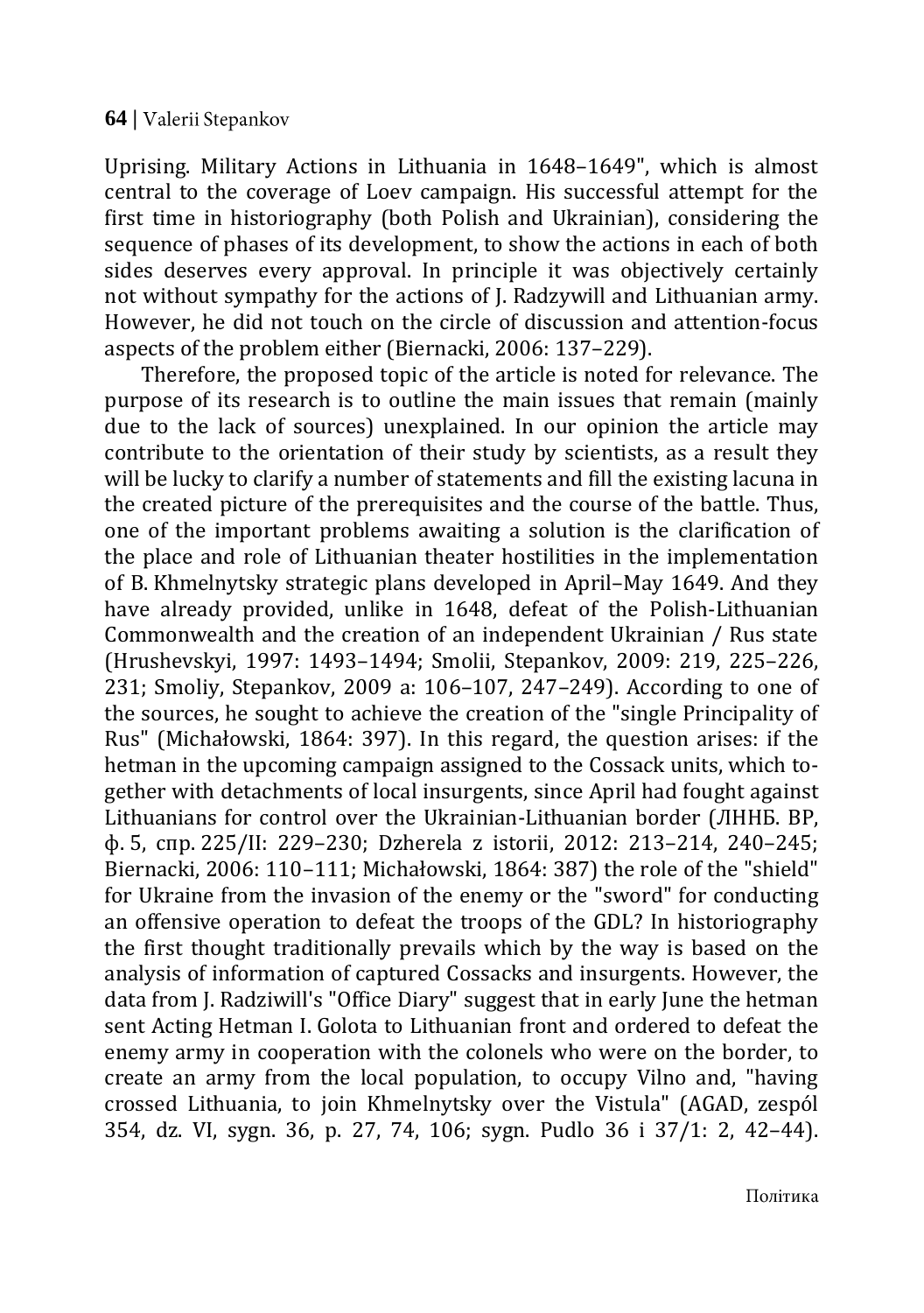Therefore, J. Komuda and Y. Mytsyk expressed their views on the existence of B. Khmelnytsky's plans to defeat the Grand Duchy of Lithuania (Komuda, 2002: 118–119; Mytsyk, 2009: 160–163). Therefore there is a need for special research of this topic.

No less important remains the need to clarify a number of issues related to the appointment of hetman S. M. Krychevsky as Kyiv colonel and the head of the corps sent to Chernobyl area; the corps number, the task received, as well as the time and place of the campaign, the route of promotion, etc. In historiography it is almost generally accepted the provisions that in the spring S. M. Krychevsky was Kyiv colonel. He went on a campaign from Starokostiantyniv in late June – early in July with ten thousand cavalry of Kyiv regiment, having chosen shorter route through dense forests and swamps of Volyn and Kyiv Polissia. However, not all of this looks so unambiguous. Firstly, it was not possible to identify sources that would certify the fact S.M. Krychevsky was Kyiv colonel in spring and early in summer: they state the embrace of this position by S. Beletsky, G. Gandzha and Pushko (Dzherela z istorii, 2012: 261, 265; Mytsyk, 2018: 134). However, M. Hrushevskyi also drew attention to the doubtful information (by the way, the only one among the sources) of G. Kunakov, Moscow messenger to Warsaw, about the mentioned victory of S.M. Krychevsky (Vossoedinenie Ukrainy, 1953: 300; Hrushevskyi, 1995: 182, 184). And indeed either this battle or the victory in it of the Acting Hetman did not exist at all!

Undoubtedly, the impetus for his sending to Lithuanian theater of hostilities was the information received by B. Khmelnytsky about the defeat of I. Holota near Zahallia (Zhagallia) at night on June, 17. If the messengers rushed to him with reports of a tragedy that day, even having traveled a distance of about 350–400 km in 8 days, they could appear at his camp on June, 23. At that time he could not be either under Pyliavtsi or near Starokostiantyniv, but most likely he was somewhere between Stary Pykov and Khmilnyk. Therefore he sent obviously the next day from the outskirts of Khmilnyk S. M. Krychevsky led not by 10 thousands of riders from Kyiv regiment (this is fantastic data because none of Cossack regiment could count so many cavalrymen), and about 4–6 thousand corps, formed of experienced soldiers from different regiments with an order to attack J. Radziwill's troops, W. Biernacki submits a probable number of Ukrainian soldiers in 5 thousand people (Biernacki, 2006: 222). Moreover most of them were not actually riders but "Ukrainian dragoons" – "horse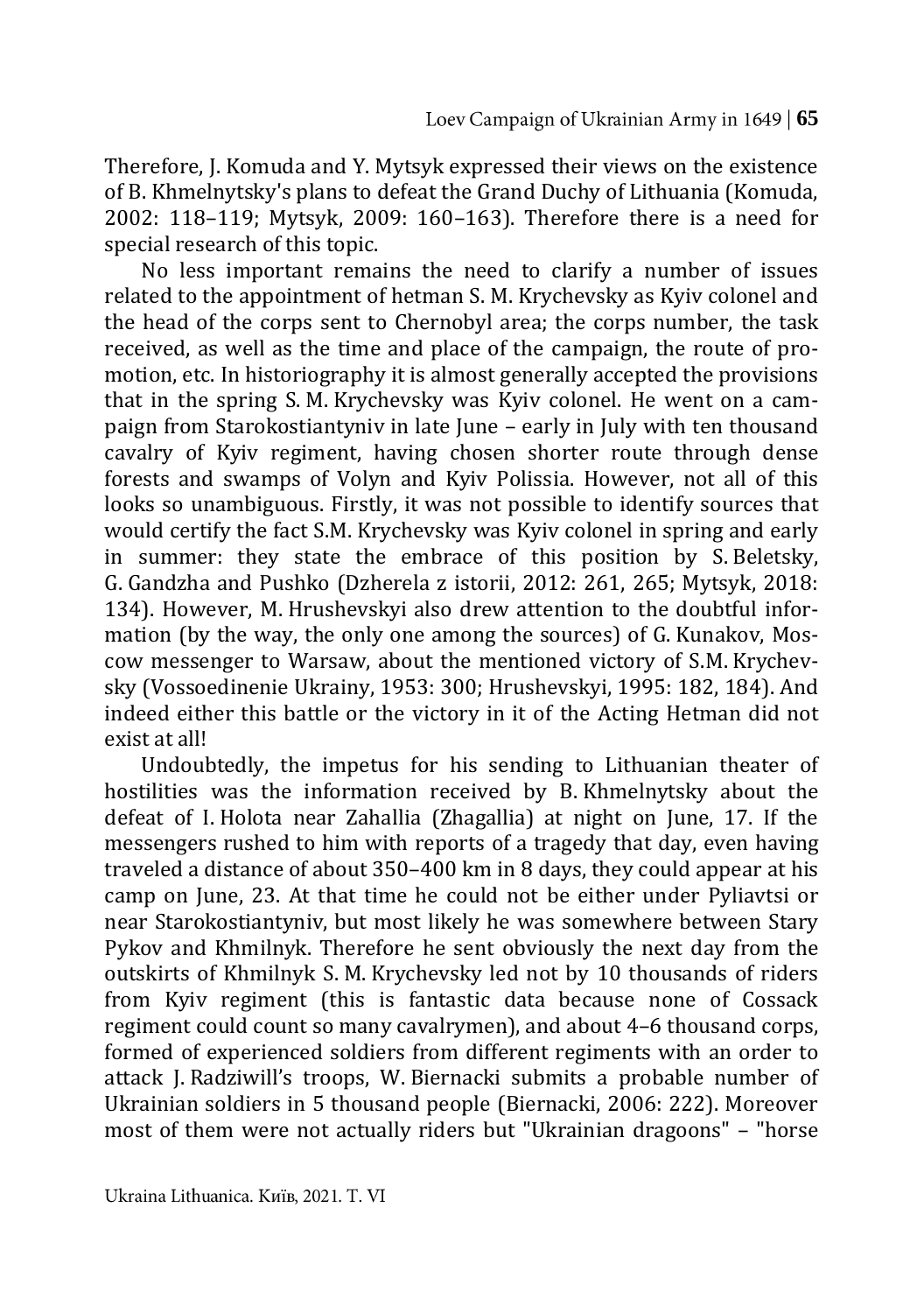infantry" according to the proper observation of I. Storozhenko (Storozhenko, 1996: 222).

We doubt that the Acting Hetman had an urgent need to move in an unexplored way through "Polissia dense forests and swamps", where it was impossible to get food for soldiers and forage for horses. Therefore most likely he went on the traditional road to Berdychiv and Zhytomyr, and from there holding the right bank of the Teteriv river, through Korostyshiv, Radomyshl to Hornostaypole located 35 km to the south of Chernobyl. We also do not exclude his possible route from Zhytomyr directly to the north through Korosten to Ovruch. From there he went to the east of Chernobyl (about 100 km) having joined the local regiment. S. Lypynskyi without referring to the source claimed that S. M. Krychevsky got to Chernobyl approx. July, 8 (Lypynskyi, 1980: 387). And this date has become a textbook for Ukrainian and Polish scientists. And for some reason, no one paid attention to its further blatant discrepancy in the chronology of his contacts with B. Khmelnytsky, who had begun the siege of Poles in Zbarazh since July, 10. Thus the author rightly notices that the Acting Hetman, having studied the situation, realized that it is extremely risky to attack the enemy with available forces, so he sent a letter asking for help. But it took time to establish this fact at least in a few days, and therefore he could send it no earlier than July, 11–12. Contrary to this he gives probable information from one of the sources that Ukrainian hetman answered him on July, 14 (Lypynskyi, 1980: 387–389). However under no circumstances they could simply bring the letter to the addressee in 3–4 days. The version offered by us solves this contradiction. Having gone on the road on June, 24 S. M. Krychevsky could get to Chernobyl in 9–10 days (July 2–3), and on July, 5–6 send the mentioned letter to the hetman and receive a response from him somewhere on July, 21 with the promise to send tatars to help and the order to advance "courageously" so that "G.D. Lithuanian [Lithuania] would not rejoice, as well as the Crown", and he surrounded Poles (in Zbarazh) that "they will not fly out like a bird" and "after this fourth time Poland will be made an end and *laсhy* will be demolished" (Lypynskyi, 1980: 584).

Due to the lack of sources, we know almost nothing about the activities of the Acting Hetman from July, 8 to July, 23 (the beginning of the advance against Lithuanians) with the exception of joining Ovruch, Chernobyl regiments as well as the regiment of I. Holota (Brahynsky (?)) his corps and sending universals to the local people in order to "rebel against Polish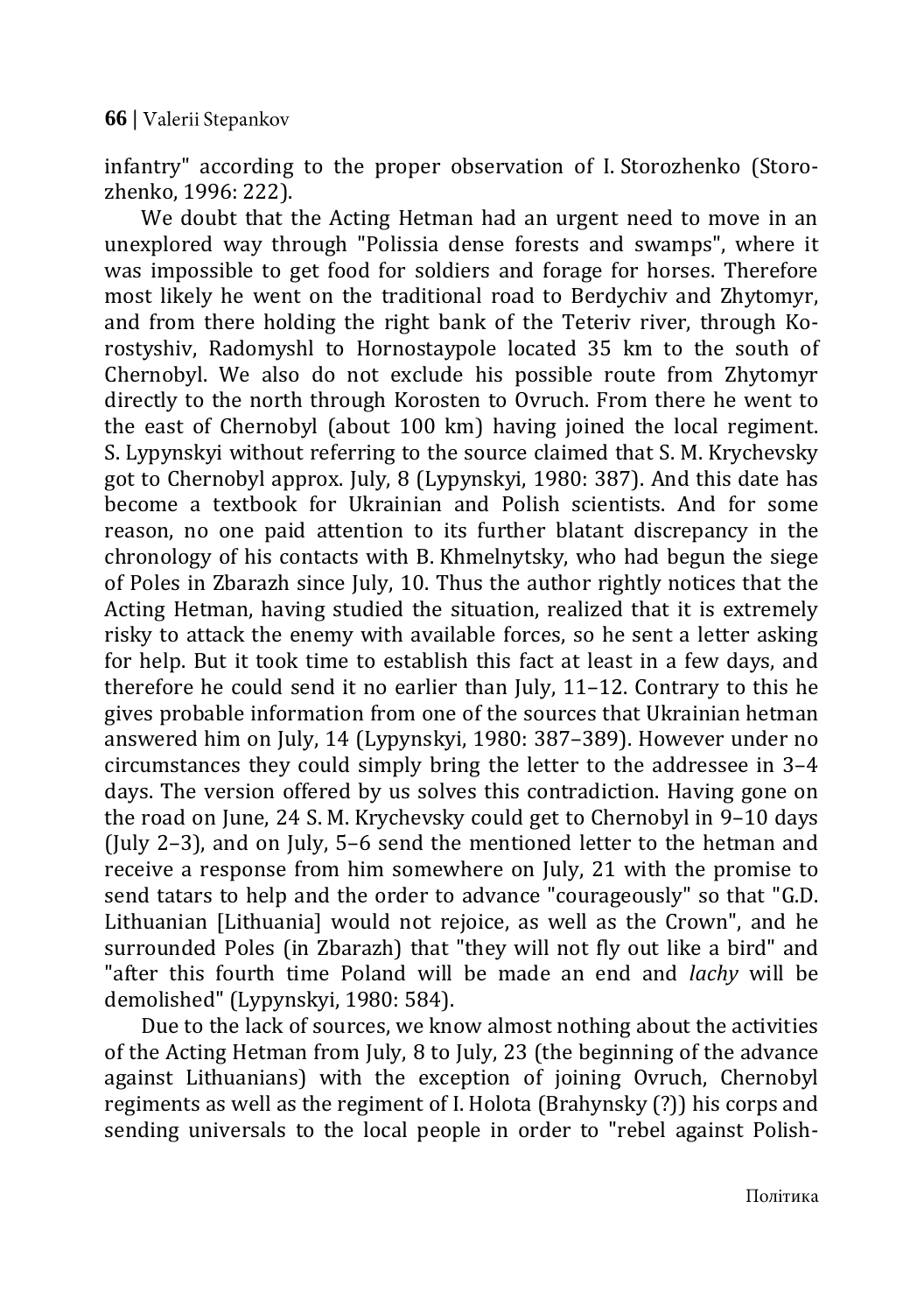Lithuanian Commonwealth" (Lypynskyi, 1980: 391; Biernacki, 2006: 160, 237). It is necessary to search them in the archives of Belarus, Lithuania and Poland. For the same reason the nature of his relationship with colonel S. Pobodailo, who had been appointed an Acting Hetman by B. Khmelnytsky before and ordered to defend Loev crossing over the Dnieper, remains a mystery. Therefore from the first half of June he began to send local colonels (in particular Chernobyl) orders to go "to him for the defense of crossings..." (Mytsyk, 2009: 202–203; Mytsyk, 2018: 130, 135–140; Biernacki, 2006: 144–145). It is unknown whether he had to subordinate to S. M. Krychevsky or not? I. Storozhenko had already drawn attention to a certain inconsistency of actions between them (Storozhenko, 1996: 221). The problem of assessing the measures taken by S. Pobodailo to strengthen the crossing in Loev area is out of the historians' focus. It was found out that during the battle of Zahal he held Loev, an important strategic point for defending Ukraine from Lithuanian invasion. And instead of fortifying the castle, the town and its environs to protect the crossing and the fortified convoy located on the left bank of the Dnieper near the mouth of the Sozh river and the defensive positions built on its right side, he ordered to burn the castle and settlements having learned about I. Golota defeat in late June (Lypynskyi, 1980: 393; Mytsyk, 2009: 202–203; Biernacki, 2006: 144–145, 150). We consider this step of the Acting Hetman to be a big mistake, because after conquering Loev J. Radziwill was able not only to fire at Ukrainian positions with cannons (Mytsyk, 2018: 135), but he also got a profitable springboard for the advance in Ukraine. Finding new sources will allow either to confirm this opinion or to refute it. The number of Ukrainian troops on the eve of the battle also requires its clarification since the discrepancy in numbers is huge. It has already been pointed out in historiography (Gawryliuk, 2019: 160–161). The most plausible is the version of W. Biernacki who submitted it in 12.5 thousand soldiers (Biernacki, 2006: 160). The number of Lithuanian army was obviously about 6 thousands of soldiers excluding servants and carriage servants (Biernacki, 2006: 155; Gawryliuk, 2019: 161; Komuda, 2002: 120), and with them, in our opinion, it was 12–13 thousands of persons. Further study of this issue can make certain adjustments to these figures.

The range of issues related to the coordination of actions in the future battle of S. M. Krychevsky and S. Pobodailo and the passivity of the latter during its first phase, which became one of the main reasons for the defeat of Ukrainians, remains very important but not clarified.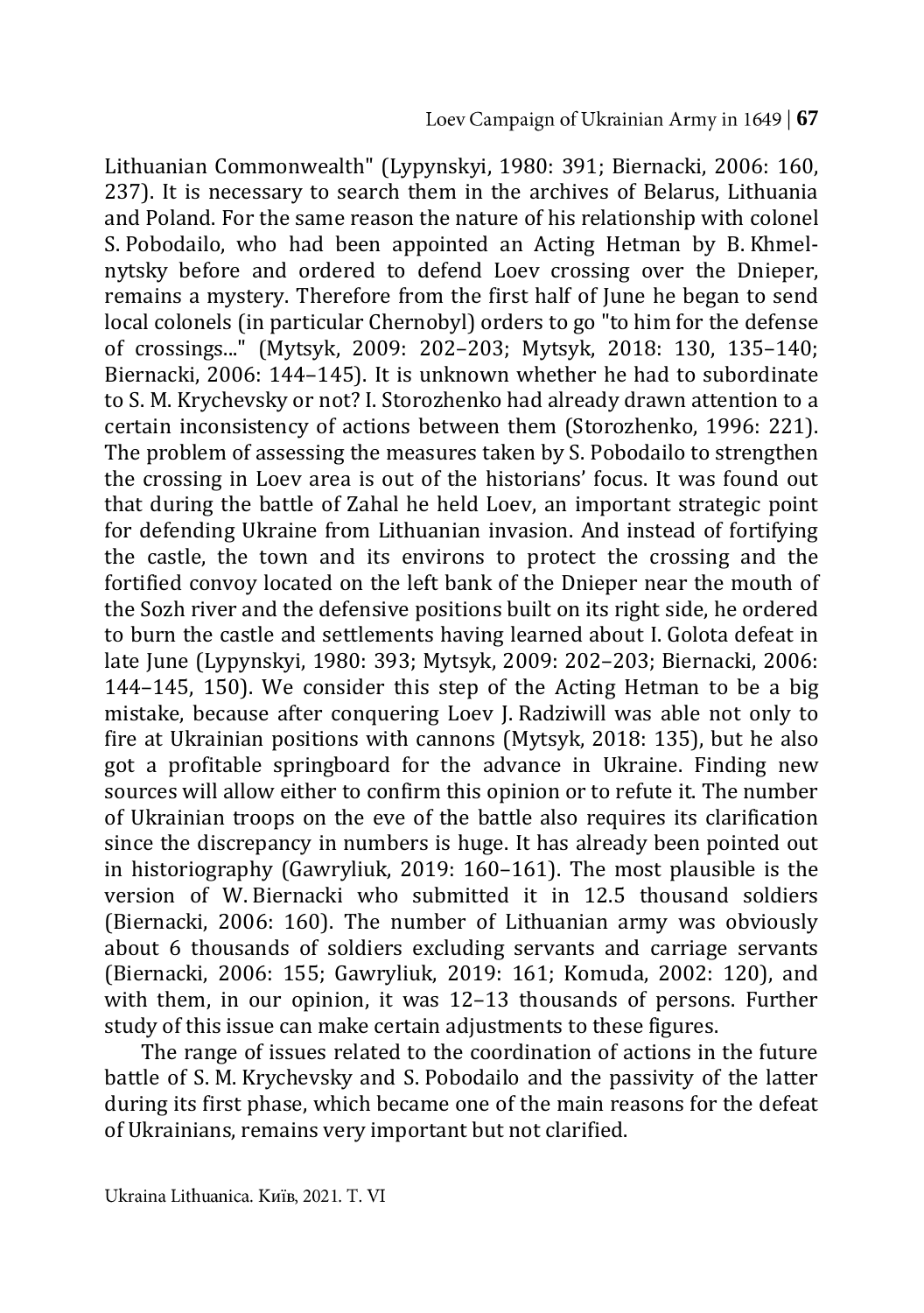And finally, it is worth finding out the following: on August, 1 the units of Ukrainian army in an organized manner left the camp at night and by S. Krychevsky's order left him on the battlefield or fled abandoning the Acting Hetman to the mercy of fate.

The study of these problems will certainly provide a more complete and objective picture of Ukrainian army's Loev campaign than it exists today.

### **ARCHIVES**

- ЛННБ Львівська національна наукова бібліотека ім. Стефаника. Відділ рукописів [Vasyl Stefanyk National Library of Ukraine in Lviv].
- AGAD Arhiwum Główny Akt Dawnych w Warszawie [The Central Archive of Ancient Documents in Warsaw].

#### **BIBLIOGRAPHY**

- *Воссоединение Украины с Россией*. Документы и материалы в трех томах / Ред. кол.: П. П. Гудзенко, А. К. Касименко, А. А. Новосельский и др. Москва: Издательство АН СССР, 1953, т. ІІ: *Освободительная война украинского народа и борьба за воссоединение с Россией. 1648–1651 годы*, 560.
- Грушевський М. *Історія України-Руси*: в 11 т., 12 кн. / Редкол.: П. С. Сохань (голова) та ін. Київ: Наукова думка, 1995, т. VIII, ч. ІІІ: *Хмельниччина в розцвіті (1648–1650)*, 288.
- Грушевський М. *Історія України-Руси*: в 11 т., 12 кн. / Редкол.: П. С. Сохань (голова) та ін. Київ: Наукова думка, 1997, т. ІХ, кн. 2: *Роки 1654–1657*, 870–1632.
- *Джерела з історії Національно-визвольної війни українського народу 1648 – 1658 рр.* / Упоряд.: док. іст. наук, проф., протоієрей УПЦ Київського Патріархату о. Юрій Мицик. Київ: [б. в.], 2015, т. 1: *(1648–1649 рр.)*, 680.
- Крип'якевич І., Гнатович Б., Стефанів З. та ін. *Історія українського війська (від княжих часів до 20-х років ХХ ст.)*. Вид. 4-те, змінене і доповнене. Львів: Видавництво "Світ", 1992, 713.
- Липинський В. *Твори. Архів. Студії.* Філяделфія; Пеннсильванія: [б. в.], 1980, т. 2: *Участь шляхти у Великому українському повстанні під проводом гетьмана Богдана Хмельницького* / ред. Лев Р. Білас, 638.
- Мицик Ю. Битва під Лоєвом. *о. Мицик Ю. Albaruthenica. Студії з історії Білорусі.* Київ: Інститут української археографії та джерелознавства ім. М. С. Грушевського, 2009, 150–158.
- Мицик Ю. Джерела з історії Білорусі доби Національно-визвольної війни українського народу 1648–1658 рр. *о. Мицик Ю. Albaruthenica. Студії з*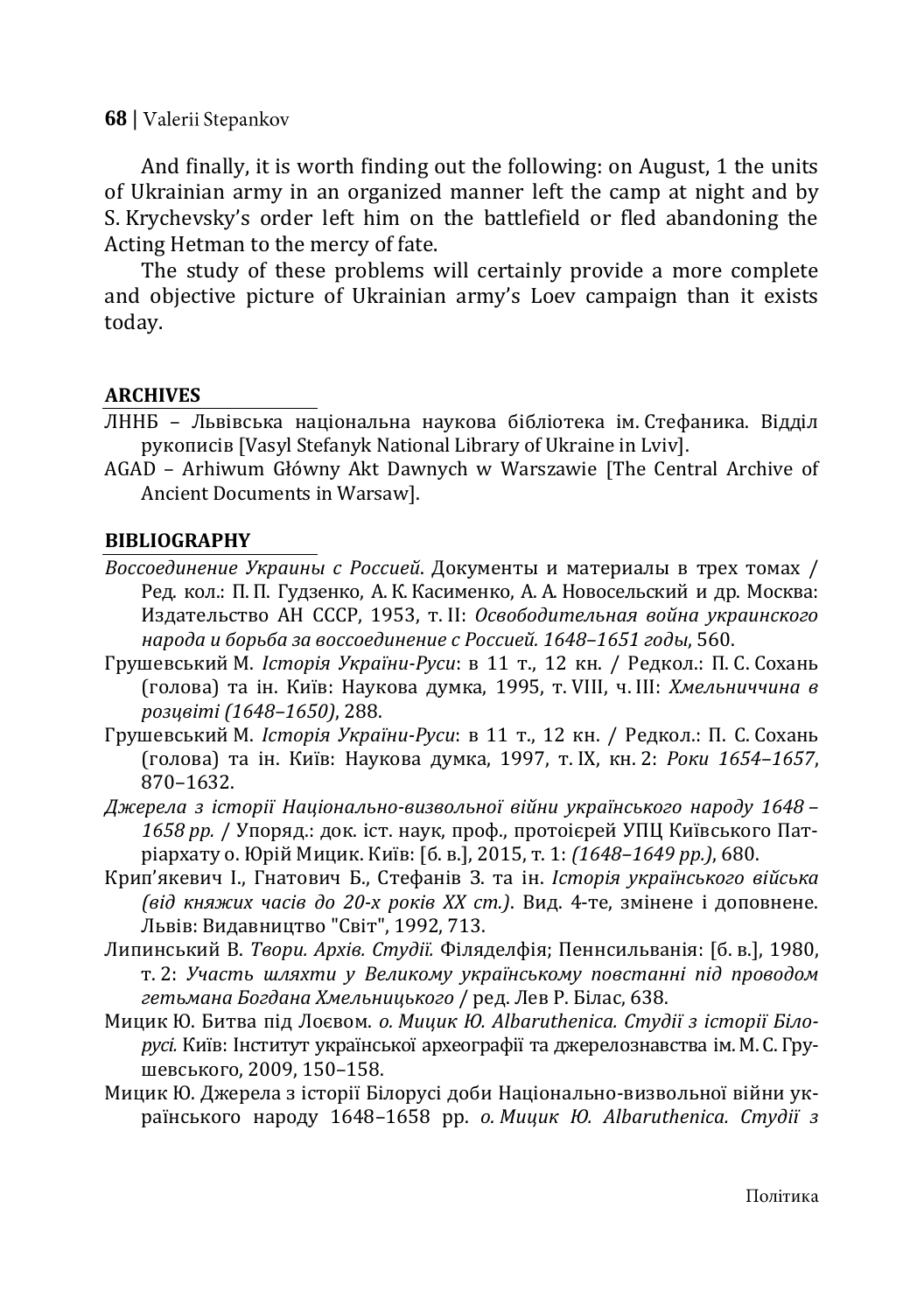*історії Білорусі.* Київ: Інститут української археографії та джерелознавства ім. М. С. Грушевського, 2018, т. 2, 118–252.

- Мицик Ю. Ілля Голота і Загальська битва 1649 р. в світлі нових документів. *о. Мицик Ю. Albaruthenica. Студії з історії Білорусі.* Київ: Інститут української археографії та джерелознавства ім. М. С. Грушевського НАН України, 2009, 158–180.
- Мицик Ю. Лоїв у роки Національно-визвольної війни українського народу 1648–1658 рр. *о. Мицик Ю. Albaruthenica. Студії з історії Білорусі.* Київ: Інститут української археографії та джерелознавства ім. М. С. Грушевського, 2009, 147–150.
- Мицик Ю. Полковник Ілля Голота і Загальська битва 1649 р. у світлі нових документів. *о. Мицик Ю. Albaruthenica. Студії з історії Білорусі.* Київ: Інститут української археографії та джерелознавства ім. М. С. Грушевського, 2009, 158–180.
- Мицик Ю. Стефан Подобайло (Пободайло). *о. Мицик Ю. Albaruthenica. Студії з історії Білорусі.* Київ: Інститут української археографії та джерелознавства ім. М. С. Грушевського, 2009, 200–210.
- Переяславський О. *Лоїв-Loiv*. Каліш: [б. в.], 1935, 96.
- Смолій В., Степанков В. *Богдан Хмельницький. Соціально-політичний портрет.* Третє, доопр. вид. Київ: Темпора, 2009, 680.
- Степанков В. Кричевський Михайло (Станіслав). Полководці Війська Запорозького. Історичні портрети. Київ: Видавничий дім "КМ Academia", 1998, кн. 1, 177–192.
- Степанков В. С. Лоєвська битва 1649. *Енциклопедія історії України*. Київ: Наукова думка, 2009. т. 6: *Ла-Мі*, 257–258.
- Стороженко І. *Богдан Хмельницький і воєнне мистецтво у Визвольній війні українського народу середини XVII століття.* Дніпропетровськ: Вид-во ДФУ, 1996, кн. 1: *Воєнні дії 1648–1652 рр*., 320.
- Biernacki W. *Powstanie Chmielnickiego. Działania wojenne na Litwie w latach 1648–1649*. Zabrze: Wydawnictwo inforteditions, 2006, 308.
- Gawryliuk I. *Niewygrana wojna. Sztuka wojenna Bohdana Chmielnickiego i innych dowódców kozackich w latach 1648–1651.* Oswięcim: Wydawnictwo Napoleon V, 2019, 388.
- Komuda J. Wyprawa łojowska Janusza Radziwiłła w 1649 r. *Staropolska sztuka wojenna XVI–XVII wieku.* Prace ofiarowane Professorowi Jaremie Maciszewskiemu / pod red. Mirosława Nagielskiego. Warszawa: Wydawnictwo DIG, 2002, 114–129.
- Kotłubaj E. *Życie Janusza Radziwiłła*. Oswięcim: Wydawnictwo Napoleon V, 2006, 350.
- Michałowski J. *Księga pamiętnicza.* Kraków: w drukarni C. K. Uniwersytetu, 1864, 856.
- Nagielski M. Batalia łojowska (31 lipca 1649 r.) w świetle diariusza kancelaryjnego hetmana polnego litewskiego Janusza Radziwiłła. *Theatrum Humanae Vitae*. *Студії на пошану Наталі Яковенко*. Київ: Laurus, 2012, 624.

Ukraina Lithuanica. Київ, 2021. Т. VI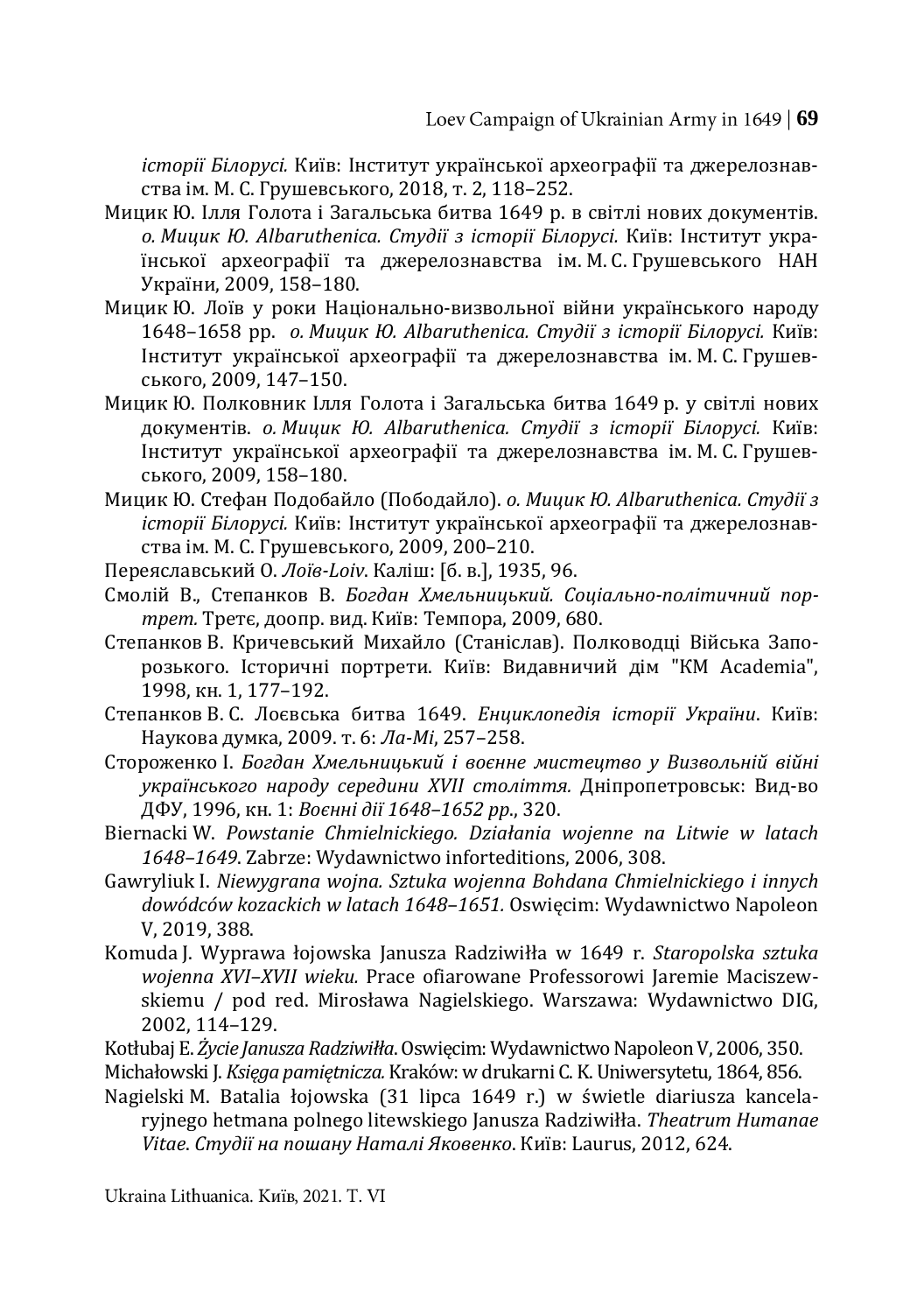- Serczyk W. A. *Na płonącej Ukrainie. Dzieje Kozaczyzny 1648–1651*. Warszawa: Wydawnictwo "Książka i Wiedza", 1999, 370.
- Wisner H. *Janusz Radziwiłł 1612–1655 wojewoda wileński hetman wielki litewski*. Warszawa: Mada, 2000, 269.

### **REFERENCES**

- Biernacki, 2006 Biernacki, W. (2006). *Powstanie Chmielnickiego. Działania wojenne na Litwie w latach 1648–1649*. Zabrze: Wydawnictwo inforteditions. [in Polish].
- Dzherela z istorii, 2015 *Dzherela z istorii Natsionalno-vyzvolnoi viiny ukrainskoho narodu 1648–1658 rr.* Kyiv: [b. v.]. (1648–1649 rr.) (Vol. 1). [in Ukrainian].
- Gawryliuk, 2019 Gawryliuk, I. (2019). *Niewygrana wojna. Sztuka wojenna Bohdana Chmielnickiego i innych dowódców kozackich w latach 1648–1651.* Oswięcim: Wydawnictwo Napoleon V. [in Polish].
- Hrushevskyi, 1995 Hrushevskyi, M. (1995). *Istoriia Ukrainy-Rusy: v 11 t., 12 kn.* Kyiv: Naukova dumka. Khmelnychchyna v roztsviti (1648–1650) (Vol. VIII, ch. III). [in Ukrainian].
- Hrushevskyi, 1997 Hrushevskyi, M. (1997). *Istoriia Ukrainy-Rusy: v 11 t., 12 kn*. Kyiv: Naukova dumka. Roky 1654–1657 (Vol. IX, ch. II). [in Ukrainian].
- Komuda, 2002 Komuda, J. (2002). Wyprawa łojowska Janusza Radziwiłła w 1649 r. *Staropolska sztuka wojenna XVI–XVII wieku.* Prace ofiarowane Professorowi Jaremie Maciszewskiemu. Warszawa: Wydawnictwo DIG, 114–129.[in Polish].
- Kotłubaj, 2006 Kotłubaj, E. (2006). *Życie Janusza Radziwiłła*. Oswięcim: Wydawnictwo Napoleon V. [in Polish].
- Krypiakevych, Hnatovych & Stefaniv, 1992 Krypiakevych, I., Hnatovych. B., Stefaniv, Z. ta in. (1992). *Istoriia ukrainskoho viiska (vid kniazhykh chasiv do 20-kh rokiv XX st.)*. Vyd. 4-te, zminene i dopovnene. Lviv: Vydavnytstvo "Svit". [in Ukrainian].
- Lypynskyi, 1980 Lypynskyi, V. (1980). Tvory. Arkhiv. Studii. Filiadelfiia; Pennsylvaniia: [b. v.]. *Uchast shliakhty u Velykomu ukrainskomu povstanni pid provodom hetmana Bohdana Khmelnytskoho* (Vol. 2). [in Ukrainian].
- Michałowski, 1864 Michałowski, J. (1864). Księga pamiętnicza. Kraków: w drukarni C. K. Uniwersytetu. [in Polish].
- Mytsyk, 2009 Mytsyk, Yu. (2009). Bytva pid Loievom. *Albaruthenica. Studii z istorii Bilorusi.* Kyiv: Instytut ukrainskoi arkheohrafii ta dzhereloznavstva im. M. S. Hrushevskoho, 150–158. [in Ukrainian].
- Mytsyk, 2009 Mytsyk, Yu. (2009). Illia Holota i Zahalska bytva 1649 r. v svitli novykh dokumentiv. *Albaruthenica. Studii z istorii Bilorusi.* Kyiv: Instytut ukrainskoi arkheohrafii ta dzhereloznavstva im. M. S. Hrushevskoho NAN Ukrainy, 158–180. [in Ukrainian].
- Mytsyk, 2009 Mytsyk, Yu. (2009). Loiv u roky Natsionalno-vyzvolnoi viiny ukrainskoho narodu 1648–1658 rr. *Albaruthenica. Studii z istorii Bilorusi.*